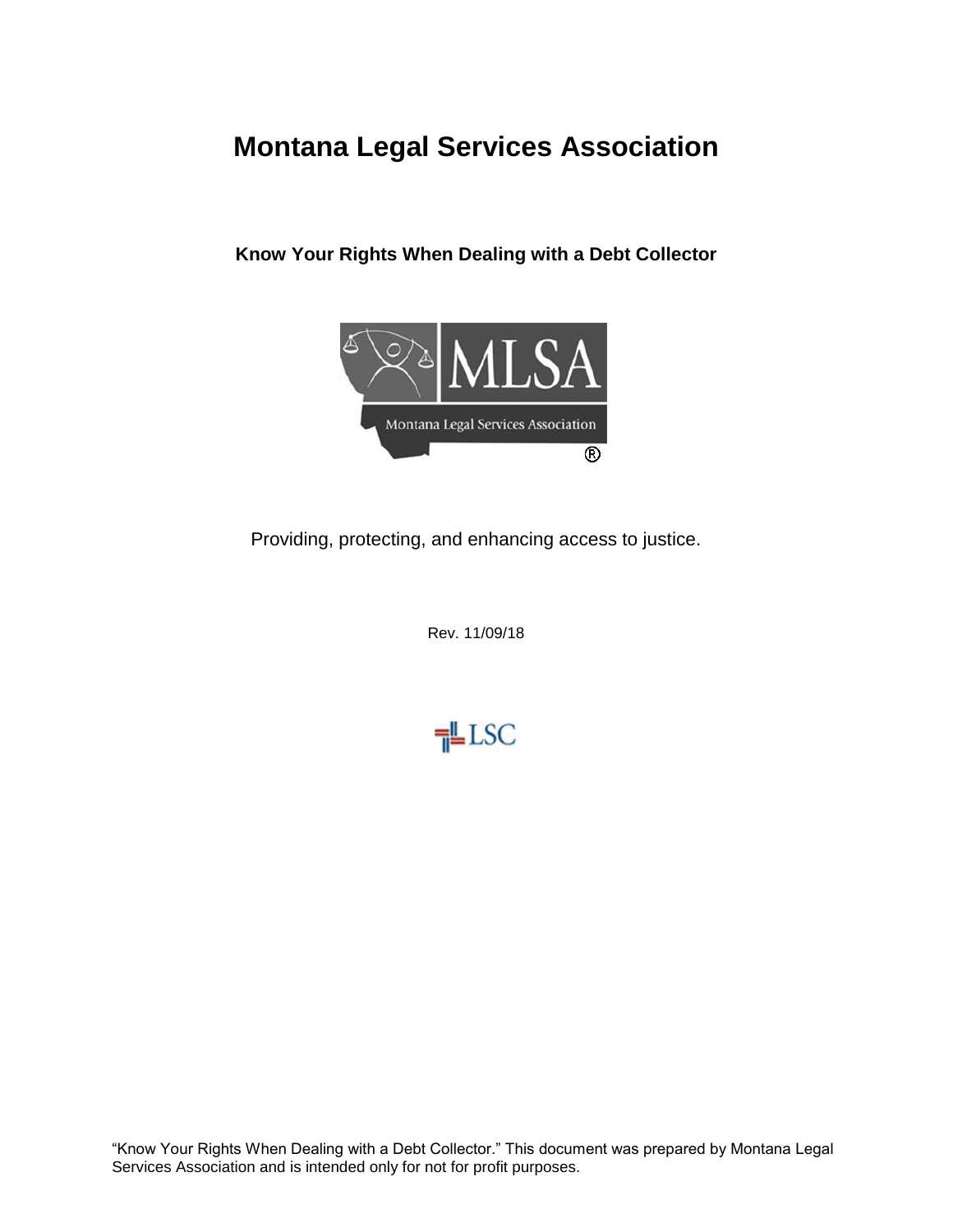# **Know Your Rights When Dealing with a Debt Collector**

**Description:** Know your rights and understand your options when dealing with a debt collector. Download forms you can use to protect your rights.

If you live in Montana, this article will help you:

- Know your rights when dealing with a debt collector
- Understand your options when working with a debt collector
- Provide you letters that you can send to a debt collector to protect your rights, depending on what is best for your situation.

### **Summary**

A debt collector is anyone who regularly collects debts for others. The Fair Debt Collection Practices Act (FDCPA) is a federal law that makes it illegal for a debt collector to harass, abuse, mislead, deceive or be unfair to you, **whether or not you owe the debt**. This law covers personal, family and household debts. The law does not cover business or commercial debts. The original creditors who you borrowed from are not included in the Fair Debt Collection Practices Act. For example, if you owe money to a landlord or credit card company, the law does not apply to these companies. But, if a third party debt collector attempts to collect a debt from the landlord or credit card company, then the law does apply to the debt collector. This article will talk about what debt collectors cannot do, and what you can do when working with a debt collector.

# **What are debt collectors not allowed to do?**

Remember, a debt collector is anyone who regularly collects debts for others. It is illegal for a debt collector to harass, oppress, or abuse you. For example, a debt collector:

- Cannot threaten to physically harm you, your family, or property;
- Cannot call you before 8 am or after 9 pm;
- Cannot call you at work if they know your employer doesn't allow such calls;
- Cannot repeatedly call to harass you;
- Cannot use abusive, profane, or threatening language;
- Cannot tell others about your debt (except a credit bureau);
- Cannot pretend or lead you to believe that they are attorneys or government representatives;
- Cannot tell you that you have committed a crime by not paying the debt or that you will be arrested if you don't pay the debt immediately;
- Cannot threaten to do things they cannot actually do, or do not intend to do;
- Cannot make you accept collect calls or pay telegram fees; and
- Cannot remain anonymous. Debt collectors must tell you who they are and who they work for when they call.

"Know Your Rights When Dealing with a Debt Collector." This document was prepared by Montana Legal Services Association and is intended only for not for profit purposes.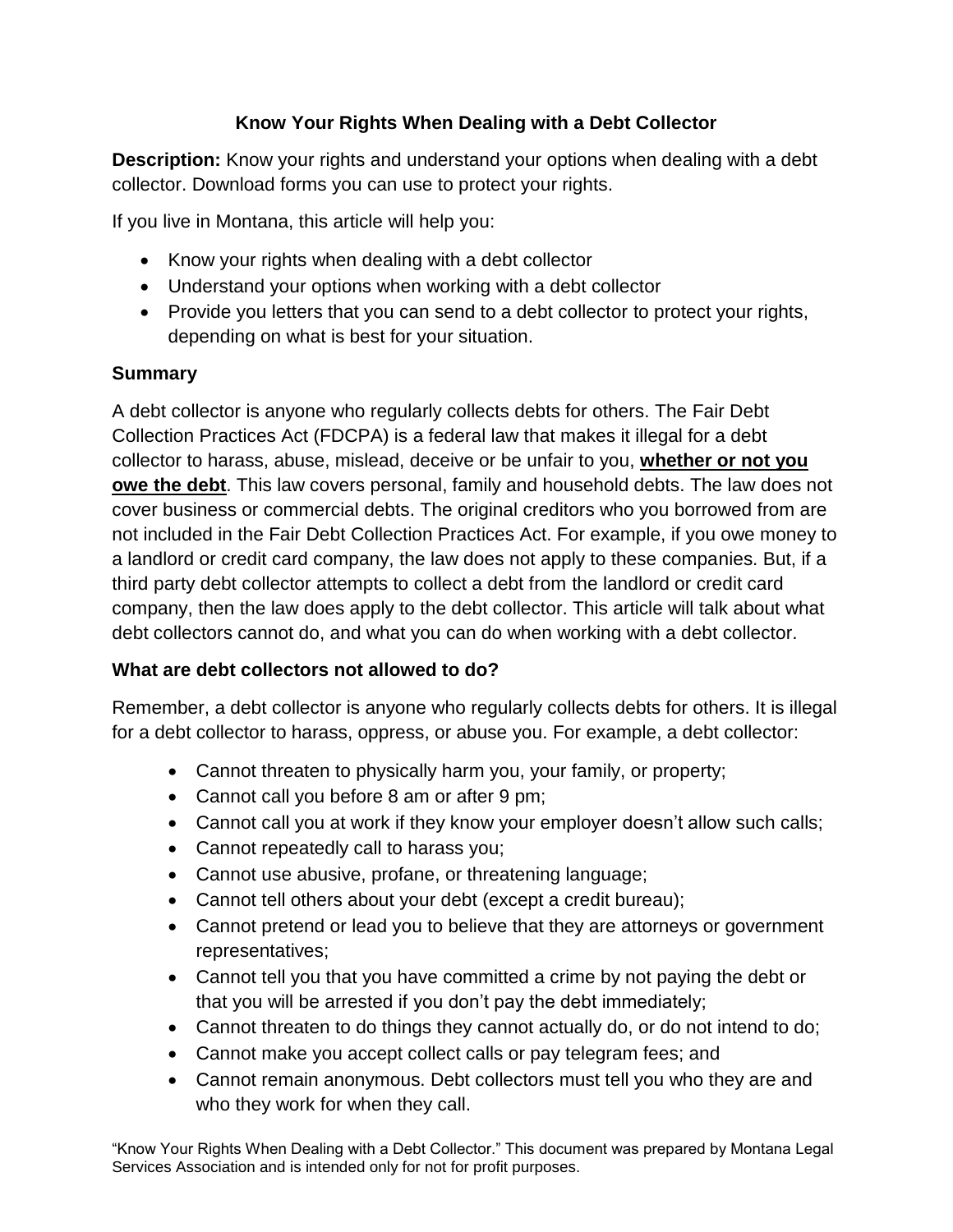#### **What can I do if a debt collector broke the law?**

You may be able to sue a debt collector for breaking the law. A judge may award you \$1,000 in damages, plus any other actual damages and attorney fees. Make sure you keep a written record any time that a debt collector does anything that you think is illegal. Having this information may be helpful if you have to go to court.

You have a limited amount of time to act if the debt collector broke the law. If you think a debt collector broke the law, talk to a lawyer right away. You can apply for free legal help from Montana Legal Services Association.

#### **What must a debt collector do?**

Within five days after you are first contacted, the debt collector must send you a written notice. This notice must tell you:

- The amount of money you owe,
- The name of the original creditor, and
- What to do if you believe you don't owe the debt or the full amount they are trying to collect.

#### **What are my options for dealing with a debt collector?**

Remember, it is illegal for a debt collector to threaten you with jail time, or any of the other things listed above that debt collectors cannot do. You have the right to decide how to work with a debt collector and what debts you pay off first. When working with a debt collector you have the right to:

- Ask for validation of the debt,
- Dispute the debt,
- Keep track of any time you think the collector breaks the law,
- Sue the debt collector for breaking the law,
- Send a cease contact letter,
- Work out a payment plan,
- Consider filing for bankruptcy.

It is always a good idea to ask for proof that you owe the debt and keep track of any times you think the debt collector breaks the law. The other options depend on your own circumstances.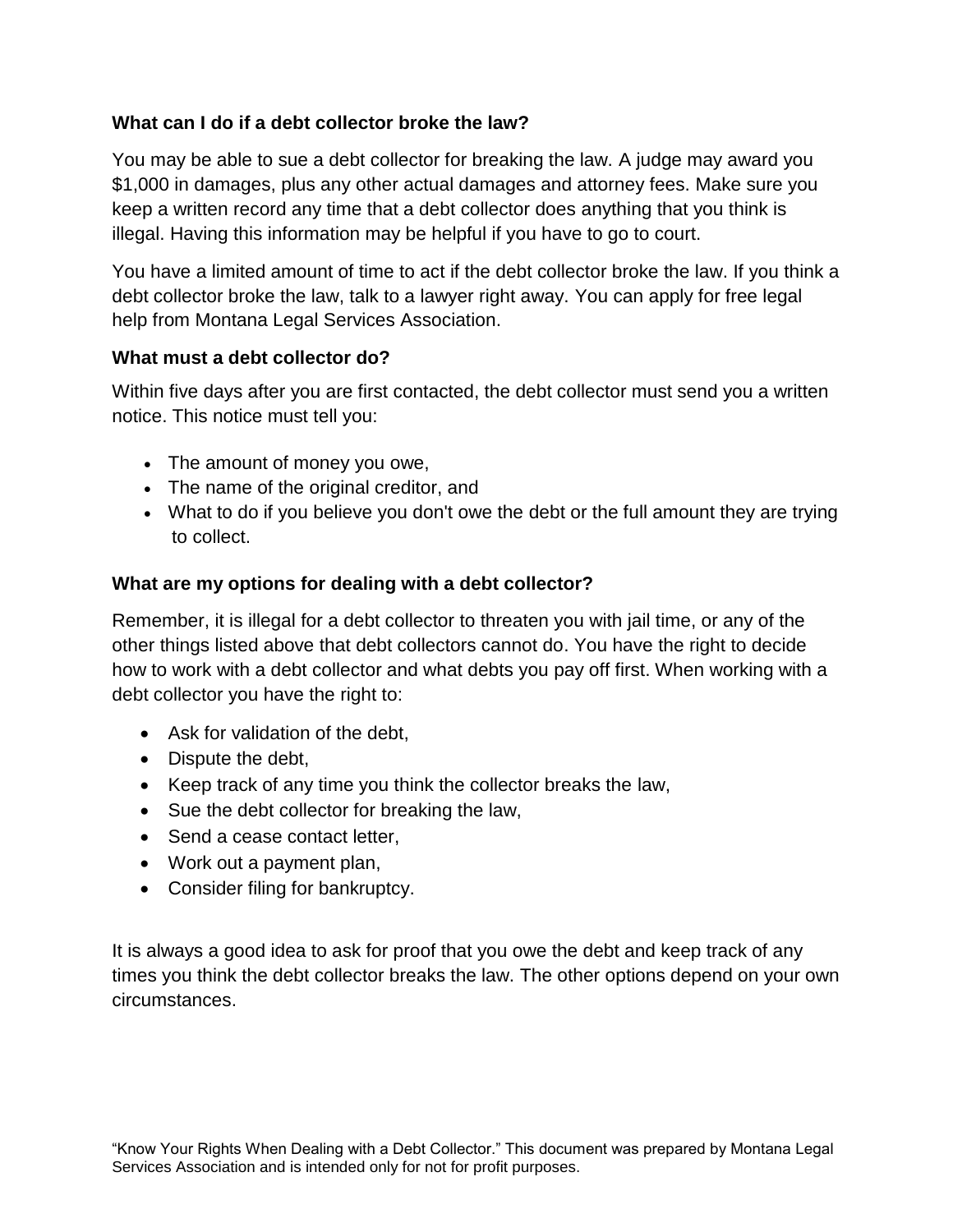### **What should I do when a debt collector contacts me?**

When you are working with a debt collector it is a good idea to:

- 1. Send a Debt Validation Letter if the debt collector did not give you all of the information they are required to by law
- 2. Send a Debt Dispute Letter
- 3. Get everything in writing
- 4. Take notes for yourself

### **Debt Validation**

Within five days of contacting you, a debt collector must tell you in writing:

- How much they think you owe,
- The name of the original creditor,
- That you have the right to dispute the debt within 30 days, and
- That if you dispute the debt, the creditor will give written verification of the debt.

If the debt collector does not give you all of this information in writing, you can send them a "Debt Validation Letter." The Debt Validation Letter says that the debt collector did not give you all of the information they are supposed to, and that may be against federal law. The letter also asks the debt collector to not contact you again unless they send you all information required by federal law. You can download our Debt Validation Letter and send it to a debt collector.

# **Disputing a Debt**

You have the right to dispute a debt within 30 days after the debt collector contacts you. If you do not agree with the debt, or even the amount, you can send the debt collector a Debt Dispute Letter. The Debt Dispute Letter asks the debt collector to:

- 1. Send the original creditor's name and address
- 2. Send verification of the debt
- 3. Send a complete accounting of the original debt
- 4. And, notify all Consumer Reporting Agencies to whom the debt collector has reported the debt that you are disputing it.

If you send a Debt Dispute Letter within 30 days after the debt collector has contacted you, or has validated the debt, they must stop contacting you until they verify the debt. The debt collector can verify the debt by sending you proof of the debt, like a copy of the original bill.

It is always a good idea to send a debt dispute letter, even if you are fairly sure that you owe the debt. At the very least it will force the debt collector to verify what you owe and will stop the collection process for a short time. The debt collector may not contact you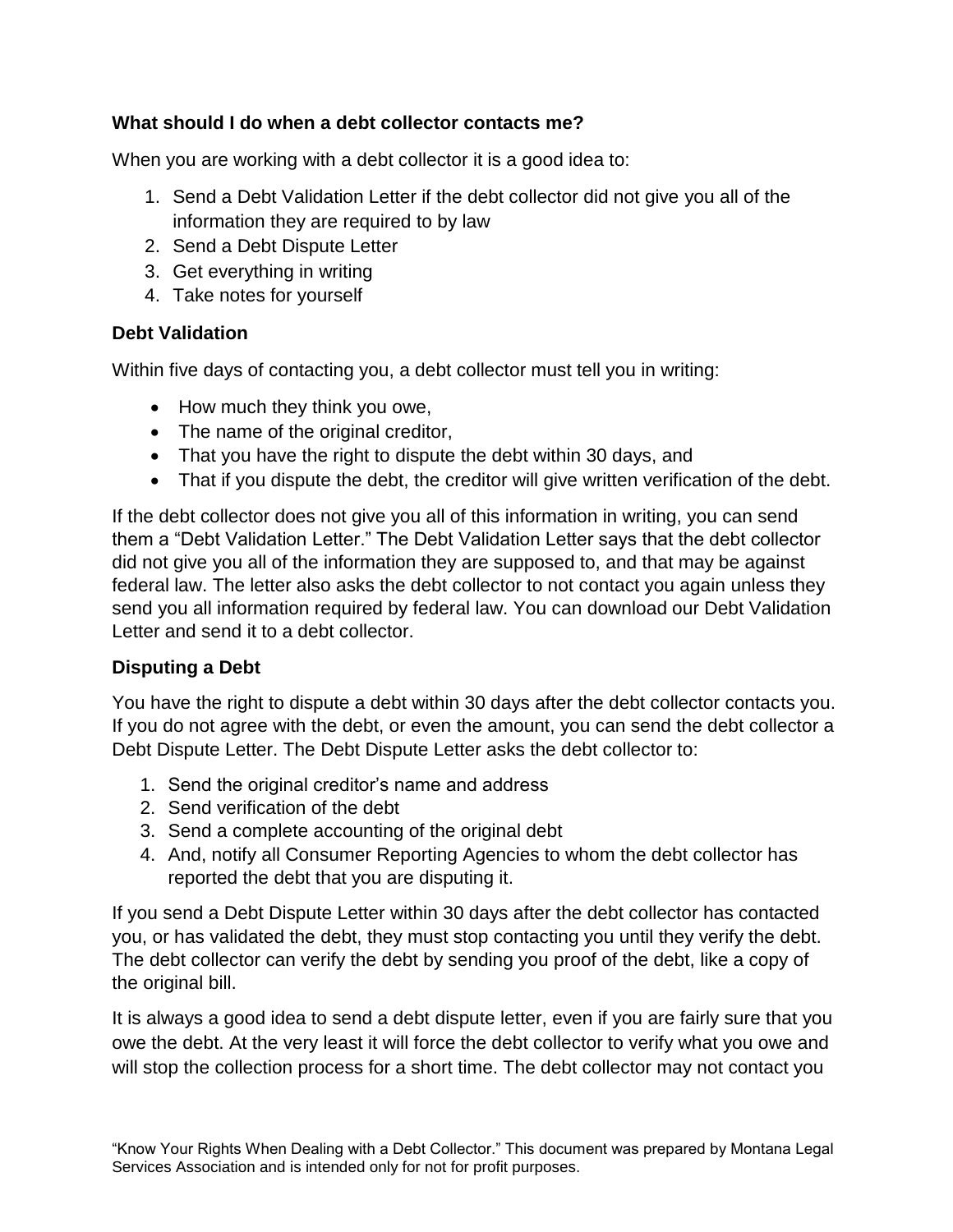again until they send you proof of the debt. The debt collector may restart collection efforts after they send you proof of the debt.

**Important**: Make a copy of any letter you send to a debt collector. Keep your copy in a safe place. Send all letters by certified mail, return receipt requested. Save the certified mail receipt and the green return receipt with your copy of the letter. Do this so that you have proof that you sent the letter and that the debt collector received it. This proof may be important if you have to go to court later.

To dispute a debt, you can download our Debt Dispute Letter and send it to a debt collector.

# **Get it in writing**

You do not have to talk to a debt collector over the phone. Debt collectors prefer to talk to you because it works to **their** advantage. Written communication works to **your** advantage because you have a record of everything that they say. Debt collectors are less likely to break the law if they have to put what they say in writing.

Make sure you keep copies of all letters the debt collector sends to you. The Fair Debt Collection Practice Act (FDPA) includes written letters, and not just phone calls. Keeping copies of letters from a debt collector may be useful later on if you have to go to court.

It is not always practical to work with a debt collector only by writing. If you do need to talk over the phone, keep a journal with you to record every time you talk with a debt collector. For each phone call, write down:

- Date and time of the call
- If the debt collector called you
- Name of the debt collection company
- Name and/or employee number of the person you talked with
- Account number of the debt you talked about
- Any promises that the debt collector made
- Any threats the debt collector made
- Any of the other things we talked about earlier that are illegal for a debt collector to do.

If you agree to anything during a phone call, it is a good idea to ask for a copy of that agreement in writing. Keep that agreement safe.

If the debt collector will not send you the agreement in writing, you can write them a letter to confirm the agreement. Include the date and time you talked, who you talked to, and the terms of the agreement. Send this letter with your first payment to confirm the plan you agreed to. Keep a copy for yourself. Keep your copy safe.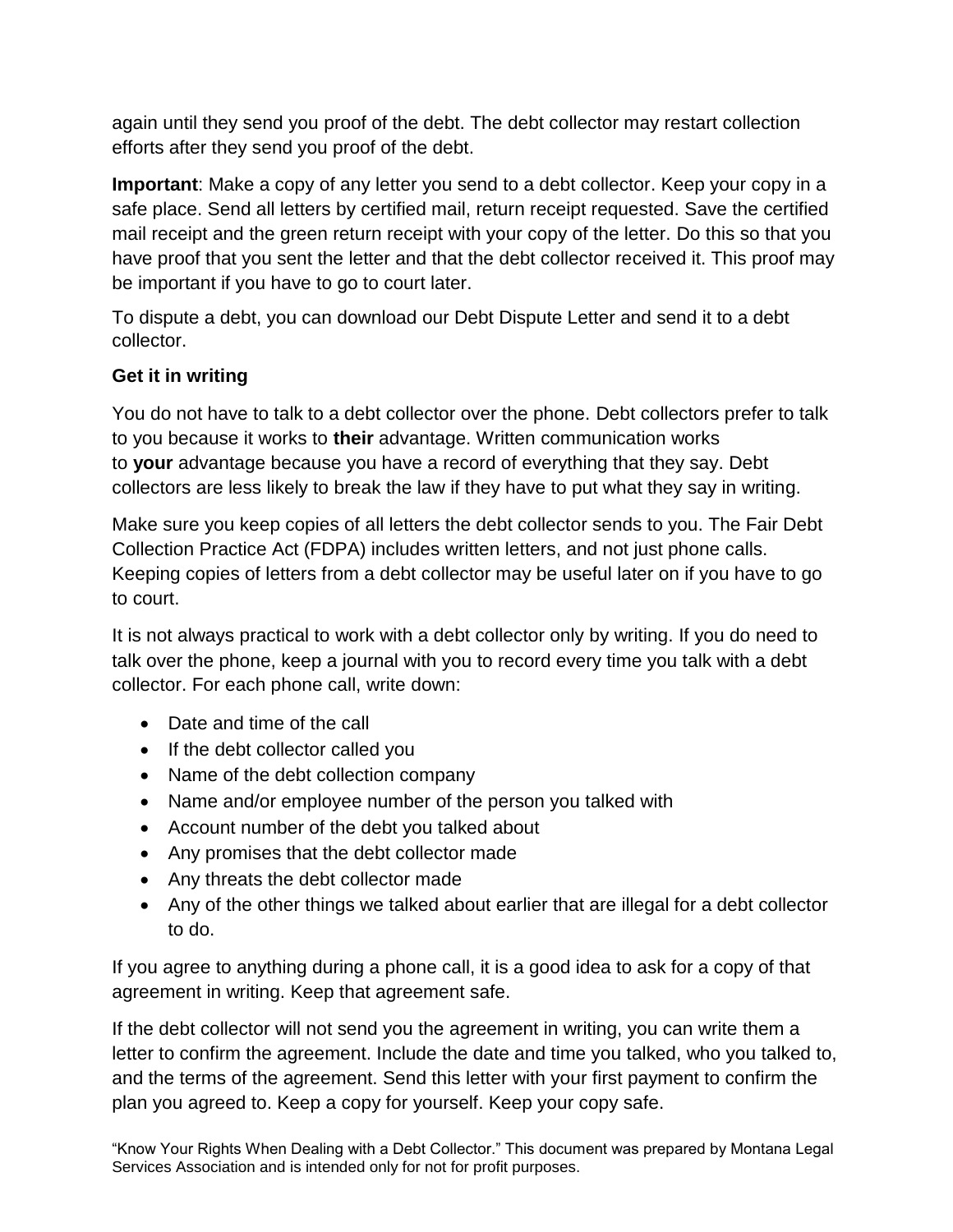### **Take notes:**

When working with a debt collector, it is a good idea to keep notes of every phone call to help protect your rights. You can download our "Debt Collector Phone Call Checklist" at the bottom of this article to help you take notes.

### **Can I negotiate with debt collectors?**

Yes. You have the right to negotiate with debt collectors. But, it is a good idea to talk to a lawyer before you negotiate. There are laws that say that after so many years, a debt collector cannot sue someone to collect on that debt. These laws are known as the "statute of limitations." You can restart the statute of limitations by simply making a payment on an old debt. The statute of limitations laws are complicated, so it is a good idea talk to a lawyer before making a payment on older debts. You may be able to get free legal advice on your debts from Montana Legal Services Association or Ask Karla.

**Be aware**: It is the debt collector's right to sue you for failure to pay the full amount that they claim you owe. If you are not able to come up with a payment plan, then the debt collector may take you to court. The judge may then order you to pay the full amount, plus the costs of the lawsuit and possibly attorney fees.

### **Can I stop a debt collector from contacting me?**

Yes. You can stop a debt collector from contacting you by sending them a "Cease Contact" letter. After getting the letter, the debt collector cannot contact you again, except to say that they won't contact you again or that they will take other action like filing a lawsuit against you.

It is illegal for a debt collector to keep contacting you after getting your cease contact letter. Like any other letters you send, make a copy and save it in a safe place. Send the letter by certified mail, return receipt requested. Save the certified mail receipt and the green return receipt with your copy of the letter.

**Be aware:** A cease contact letter **does not** make the debt go away. It only forces the debt collector to stop contacting you. The debt collector can still take you to court to try to collect your debt. If a debt collector wins a lawsuit against you, they may be able to collect the debt by garnishing your wages or taking money from any bank account with your name on it.

Usually, it's a good idea to send a cease contact letter if you:

- Are going to file bankruptcy
- Or, are collection proof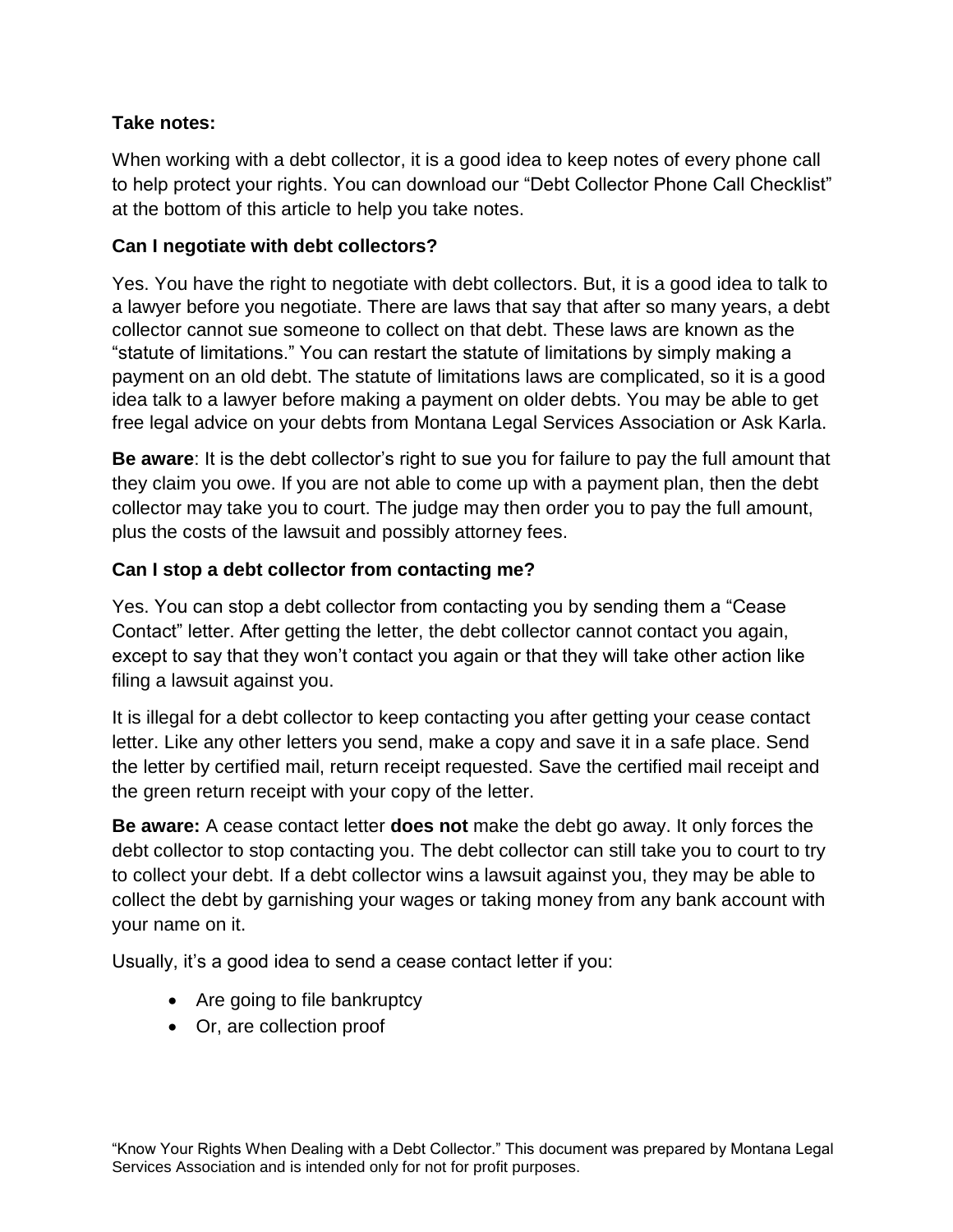If you have questions about bankruptcy or if you think you might be collection proof, talk to a lawyer.

If you'd like a debt collector to stop contacting you, download our Cease Contact Letter.

# **What happens if a debt collector sues me?**

You have the right to file a written response to a debt collection lawsuit filed against you. That response is called an Answer. If you do not file a written answer with the court within a specific number of days after you were served with the court papers, the debt collector may get everything that they ask from you. This is called a default judgment.

In your written response you must deny or admit each of the statements the debt collector or their attorney makes in the complaint. For example, if you do not owe the debt, you can deny that in your answer. You can also bring up a counterclaim if the debt collector broke the law. For example, if the debt collector violated the Fair Debt Collection Practice Act by threatening or harassing you.

If you are sued by a debt collector it's a good idea to talk to a lawyer right away. To learn more, read our article on How to Answer if You Get Sued.

# **What happens if a debt collector wins a lawsuit against me?**

When a debt collector sues you and wins the court will award the collector a judgment. Even if a debt collector gets a court judgment against you, it does not always mean you will be forced to pay the debt. The judgment gives the debt collector the right to take some of your wages and/or property. However, if you don't own much and don't earn much, the debt collector may not be able to get anything from you. There are federal and state laws that prevent debt collectors from taking a certain amount of your income and certain types of your property. If all of your income and property are protected by these laws, you are called "collection proof" or "judgment proof."

If you are collection proof, a debt collector is not allowed to collect the money you owe unless your financial situation changes. It is a good idea to check with a lawyer to make sure that you are collection proof. If you are collection proof and a debt collector takes money from you, you only have 10 business days to file paperwork with the court to ask to get it back. Learn more by reading our article on How to Get Money Back from Debt Collectors.

If you are not collection proof, the debt collector can collect on the judgment by garnishing your wages and/or taking money from your bank account. There are laws that say how much money someone can take from your wages or account. If someone takes too much, you have only 10 business days to file a notice with the court to get it back. If you think someone may have taken too much from your paycheck or bank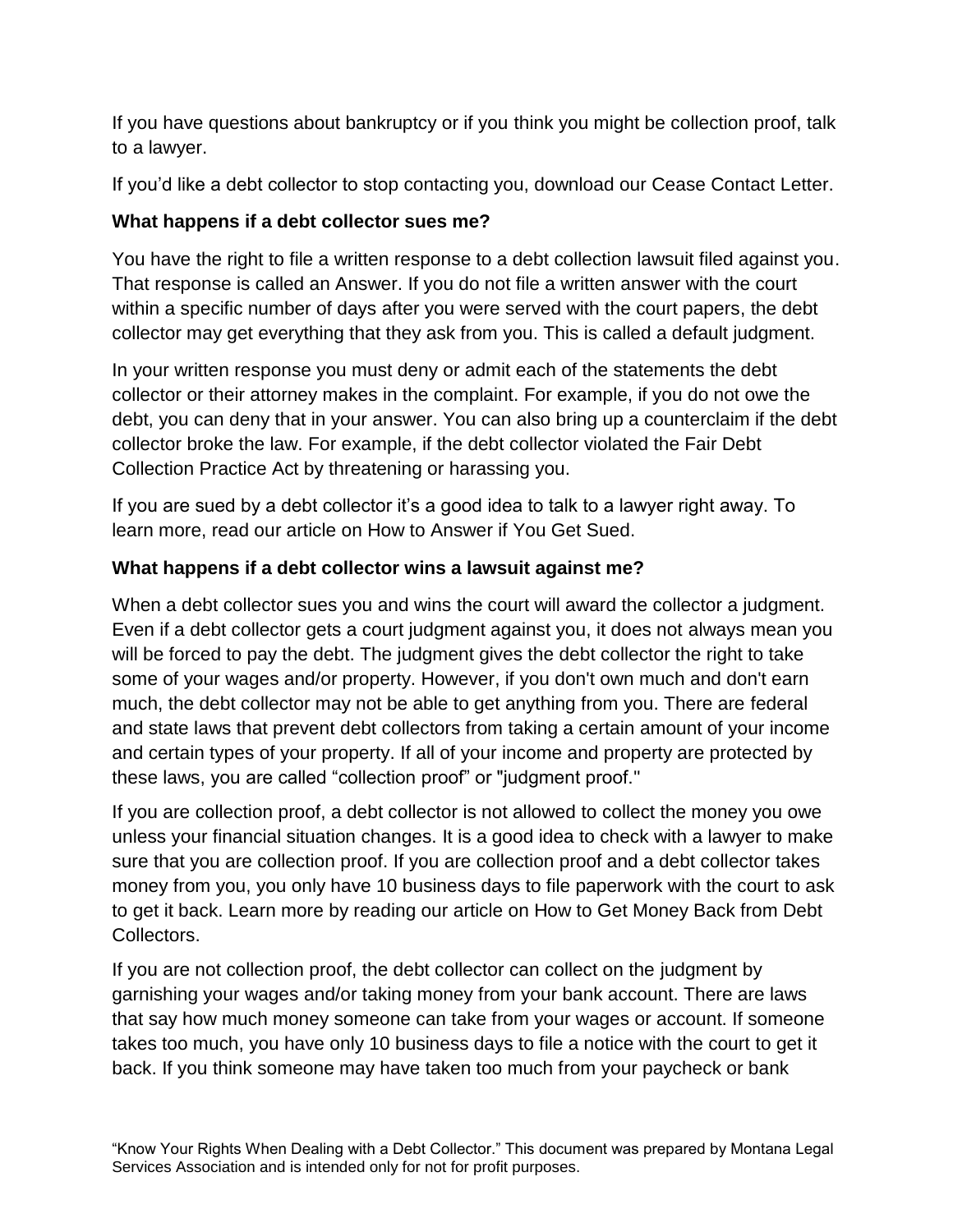account, learn more by reading our article on How to Get Money Back from Debt Collectors.

### **Summary**

A debt collector is anyone who regularly collects debts for others. The Fair Debt Collection Practices Act (FDCPA) is a federal law that makes it illegal for a debt collector to harass, abuse, mislead, deceive or be unfair to you, whether or not you owe the debt. This law covers personal, family and household debts.

Within five days after you are first contacted, the debt collector must send you a written notice. This notice must tell you:

- The amount of money you owe,
- The name of the original creditor, and
- What to do if you believe you don't owe the debt or the full amount they are trying to collect.

It is a good idea to talk to a lawyer right away when you are contacted by a debt collector. You have several options when dealing with a debt collector:

- Ask the debt collector to validate the debt,
- Ask for proof that you owe the debt and the full amount they say,
- Keep track of any time you think the collector breaks the law,
- Sue the debt collector for breaking the law,
- Send a cease contact letter,
- Work out a payment plan,
- Consider filing for bankruptcy.

Your best option depends on your own situation, and a lawyer can help you decide what is best for you.

### **Take Action**

### **Talk to a lawyer**

If you still aren't sure what your best options are, it's a good idea to talk to a lawyer. If you think a debt collector may have broken the law, talk to a lawyer. If a debt collector contacts you about an old debt, talk to a lawyer. You can apply for free legal help by following the link to the Montana Legal Services Association Online Intake under "Need More Help?"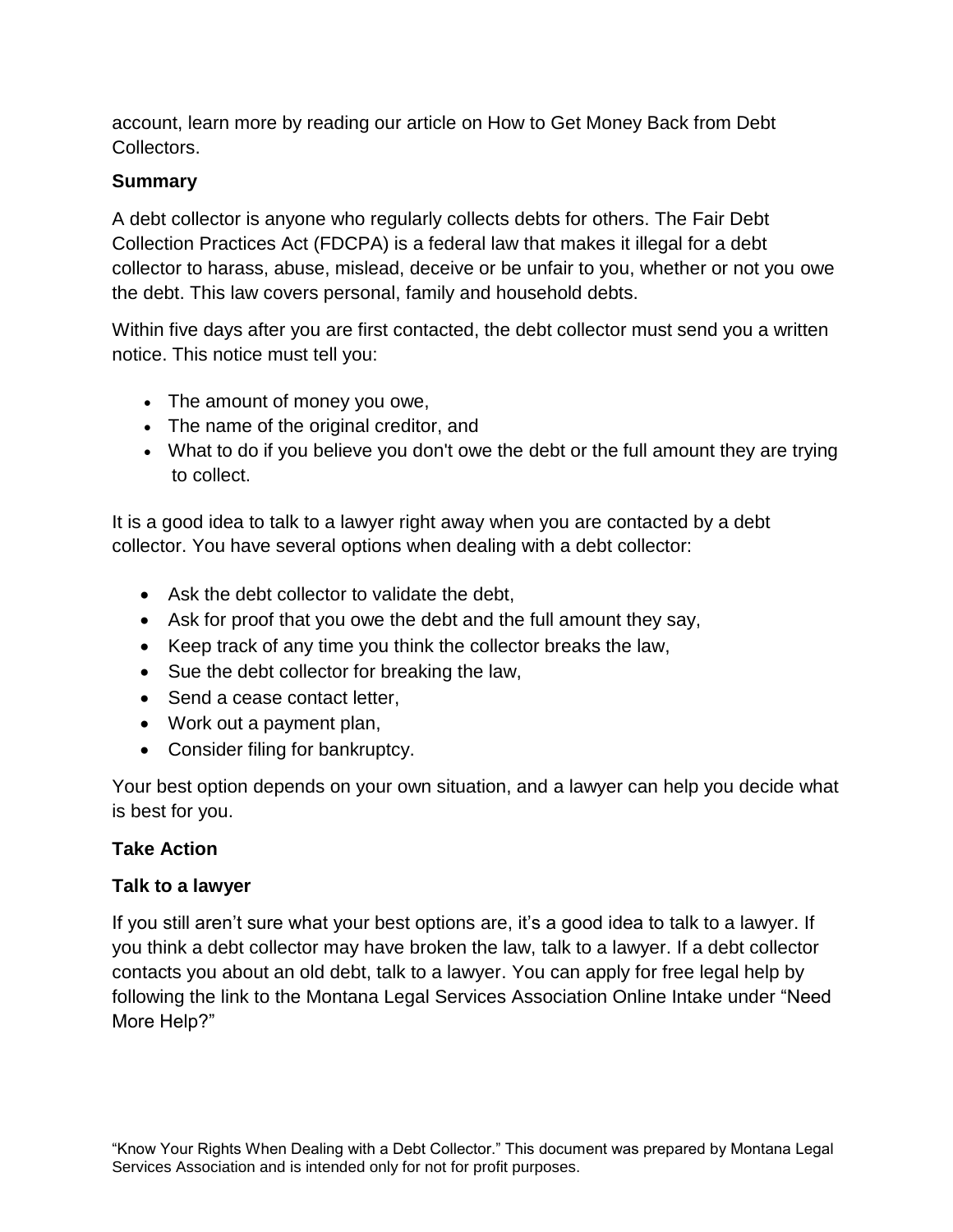### **Ask for debt validation**

If the debt collector does not give you in writing all of the information they are supposed to by law, you can send them a "Debt Validation Letter." You can download the "Debt Validation Letter" by following the link at the bottom of this article.

### **Ask for verification**

Within 30 days of getting written notice of a debt, you can send the debt collector a "Debt Dispute Letter." The debt collector may not contact you again until they send you proof of the debt. The debt collector may restart collection efforts only after they send you proof of the debt. Download the "Debt Dispute Letter" by following the link at the bottom of this article.

### **Take notes**

It's a good idea to keep track of all of your phone calls with debt collectors to protect your rights. Download the "Debt Collector Phone Call Checklist" at the bottom of this article.

### **Send a cease contact letter**

It is illegal for a debt collector to contact you after getting a cease contact letter, other than to say they won't contact you again or will take another action like going to court. Download our "Cease Contact Letter" by following the link under this article.

### **Work out a payment plan**

You have the right to negotiate with debt collectors. If you are not able to come up with a payment plan, then the debt collector may take you to court. The judge may then order you to pay the full amount, plus the costs of the lawsuit and possibly attorney fees.

Make sure you get all agreements in writing. Use your best judgment when negotiating with a debt collector. Remember to talk to a lawyer about the statute of limitations first before making any payments on an old debt. You can also learn about what bills to pay when you cannot pay them all.

# **Learn about Bankruptcy**

If you are overwhelmed by debt, you might want to think about bankruptcy. Filing for bankruptcy is a major decision, so make sure you understand what you need to know when thinking about bankruptcy.